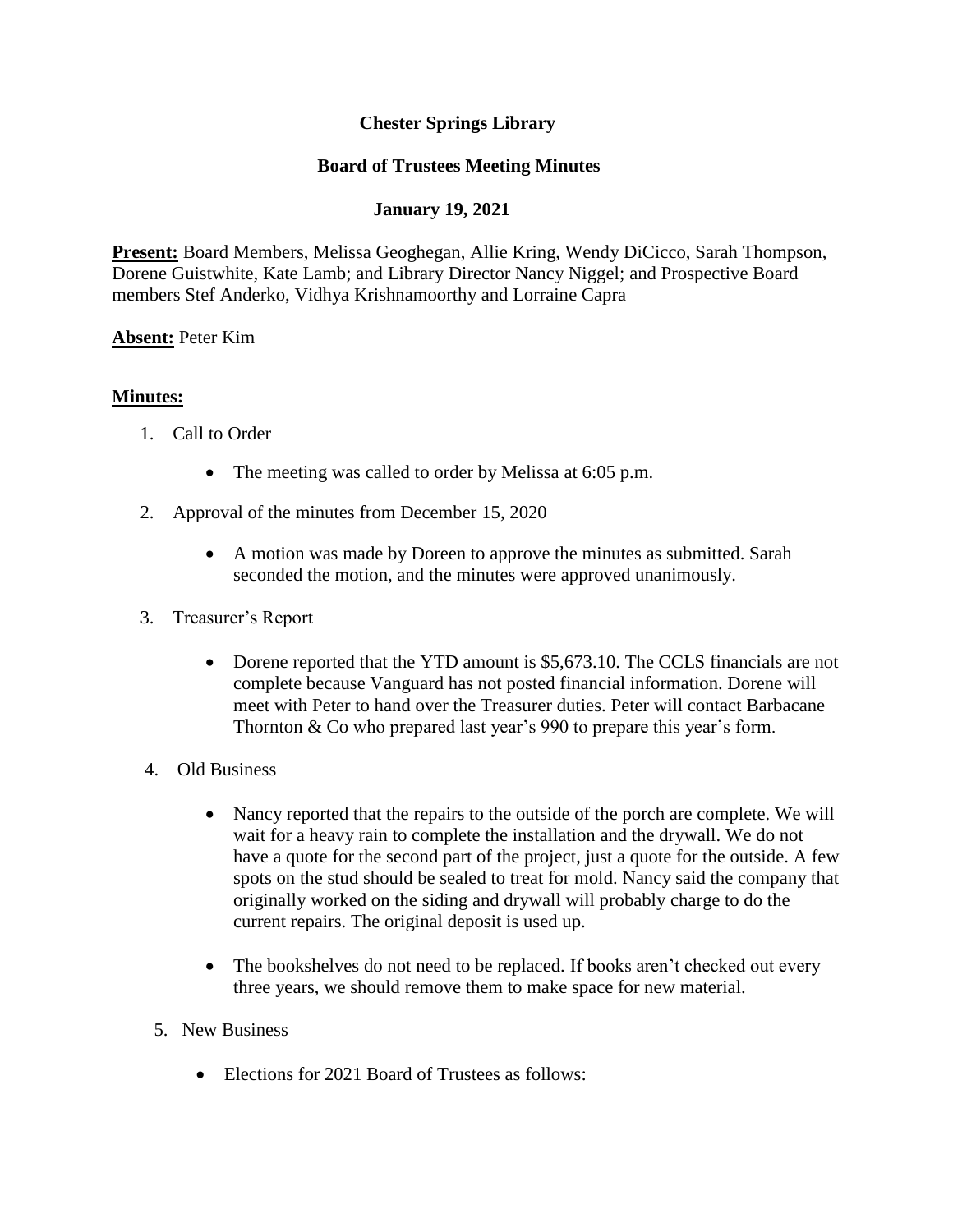Stef Anderko - President Vidhya Krishnamoorthy - Vice President Peter Kim - Treasurer Lorraine Capra - Secretary Sarah Thompson - Standing Member Wendy DiCicco - Standing Member Dorene Guistwhite - Standing Member

- 6. Director's Report
	- The HVAC was serviced and a dead critter found in the heat pipe. Nancy will call Brandywine water company to check on the softener.
	- The PPP loan has been forgiven.
	- The Appeal stands at \$10,585.89. The average donation from the annual appeal letter was \$128.
	- Peter needs to sign the signature authority form with CCLS, and go with Nancy to the bank.
	- There has been no bill from HYS for the sewer.
	- The Vanguard grant should be used by March. Nancy suggested we buy two passes for Elmwood Park Zoo. Everyone agreed.
	- We fulfilled the 12% collection development requirement. \$22,888 spent.
	- Nancy and Ariel will attend the January 26 District Children's meeting.
	- Computer use was down in December, primarily due to closure, but eMaterial circulation and total circulation increased from November. Physical material decreased; eMaterial increased. Chester Springs is number 9<sup>th</sup> in eMaterial circulation.
	- Nancy is hoping to fully open in February.
	- Joe Sherwood, Executive Director of CCLS will attend the March Board Meeting